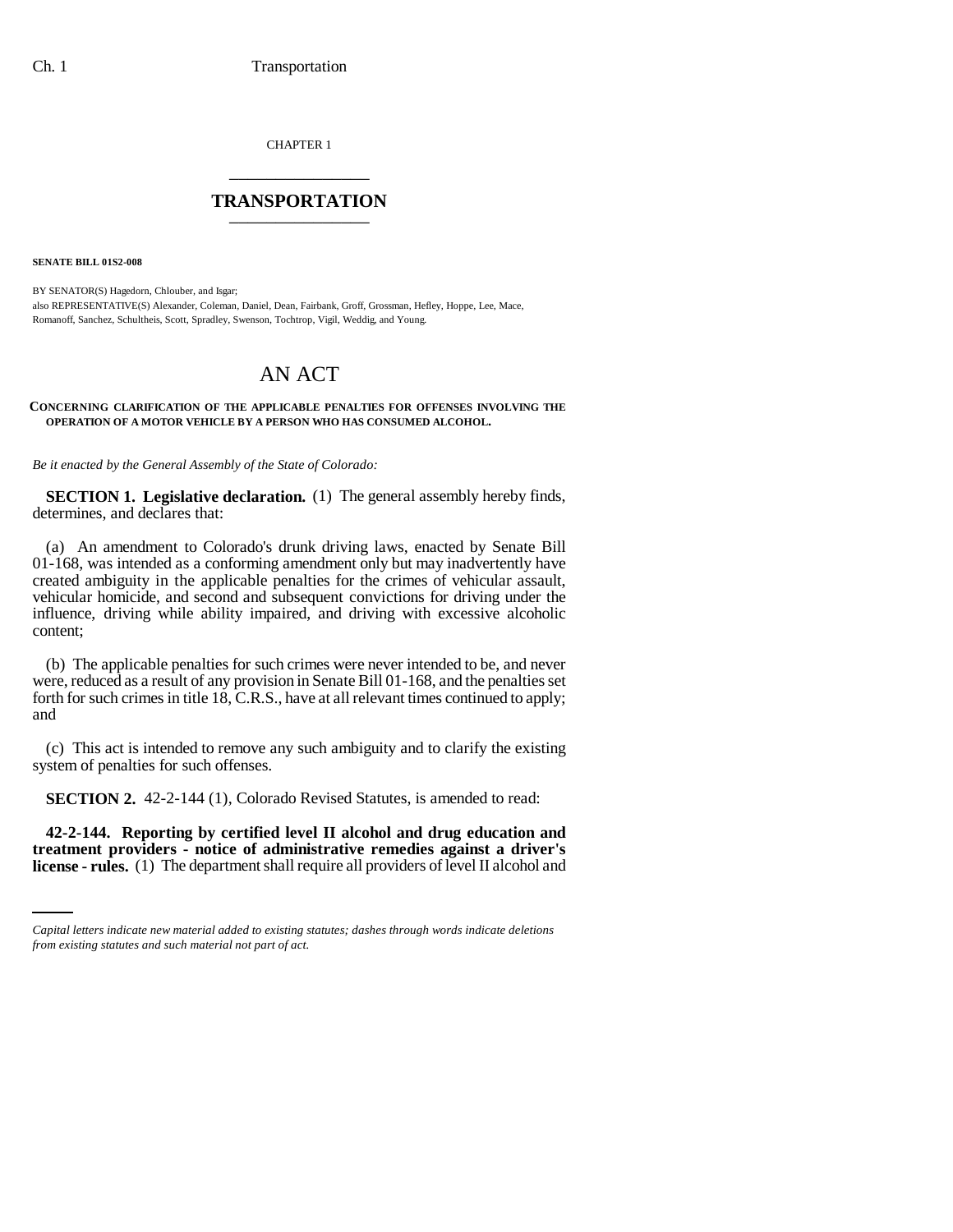Transportation Ch. 1

drug education and treatment programs certified by the division of alcohol and drug abuse pursuant to section 42-4-1301 (10) to provide quarterly reports to the department about each person who is enrolled and who is HAS FILED PROOF OF SUCH ENROLLMENT WITH THE DEPARTMENT AS REQUIRED BY SECTION 42-2-126(7) (c) (III).

(a) Required to complete level II alcohol and drug education and treatment pursuant to section  $42-2-126$  (7) (c) (II); and

(b) Charged with a subsequent alcohol- or drug-related driving offense, or both.

**SECTION 3.** 42-4-1301 (9) (a), (9) (b), and (9) (f) (I), Colorado Revised Statutes, are amended to read:

**42-4-1301. Driving under the influence - driving while impaired - driving with excessive alcoholic content - tests - penalties - useful public service program - alcohol and drug driving safety program.** (9) (a) (I) EXCEPT AS OTHERWISE PROVIDED IN SUBPARAGRAPHS (II) AND (III) OF THIS PARAGRAPH (a), every person who is convicted of a violation of paragraph (a) or (c) of subsection (1) or paragraph (a) of subsection (2) of this section shall be punished by imprisonment in the county jail for not less than five days nor more than one year, and, in addition, the court may impose a fine of not less than three hundred dollars nor more than one thousand dollars. Except as provided in subparagraph (II) of paragraph (f) of this subsection (9), the minimum period of imprisonment provided for such violation shall be mandatory. In addition to any other penalty that is imposed, every person who is convicted of a violation to which this subparagraph (I) applies shall perform not less than forty-eight hours nor more than ninety-six hours of useful public service. The performance of the minimum period of service shall be mandatory, and the court shall have no discretion to suspend the mandatory minimum period of performance of such service.

(II) UPON CONVICTION OF A VIOLATION DESCRIBED IN SUB-SUBPARAGRAPH (A) OR (B) OF THIS SUBPARAGRAPH (II), an offender shall be punished by imprisonment in the county jail for not less than ninety days nor more than one year, and, in addition, the court may impose a fine of not less than five hundred dollars nor more than one thousand five hundred dollars. upon a conviction of a violation of any of the following: THE MINIMUM PERIOD OF IMPRISONMENT PROVIDED FOR SUCH VIOLATION SHALL BE MANDATORY, BUT THE COURT MAY SUSPEND UP TO EIGHTY DAYS OF THE PERIOD OF IMPRISONMENT IF THE OFFENDER COMPLIES WITH THE PROVISIONS OF SUBPARAGRAPH (I) OF PARAGRAPH (f) OF THIS SUBSECTION (9). IN ADDITION TO ANY OTHER PENALTY THAT IS IMPOSED, EVERY PERSON WHO IS CONVICTED OF A VIOLATION DESCRIBED IN SUB-SUBPARAGRAPH (A) OR (B) OF THIS SUBPARAGRAPH (II) SHALL PERFORM NOT LESS THAN SIXTY HOURS NOR MORE THAN ONE HUNDRED TWENTY HOURS OF USEFUL PUBLIC SERVICE. THE PERFORMANCE OF THE MINIMUM PERIOD OF SERVICE SHALL BE MANDATORY, AND THE COURT SHALL HAVE NO DISCRETION TO SUSPEND THE MANDATORY MINIMUM PERIOD OF PERFORMANCE OF SUCH SERVICE. THIS SUBPARAGRAPH (II) SHALL APPLY TO:

(A) A VIOLATION OF paragraph (a) or (c) of subsection (1) or paragraph (a) of subsection (2) of this section, which violation occurred at any time after the date of a previous violation, for which there has been a conviction, of paragraph (a) or (c) of subsection (1) or paragraph (a) of subsection (2) of this section, OR OF SECTION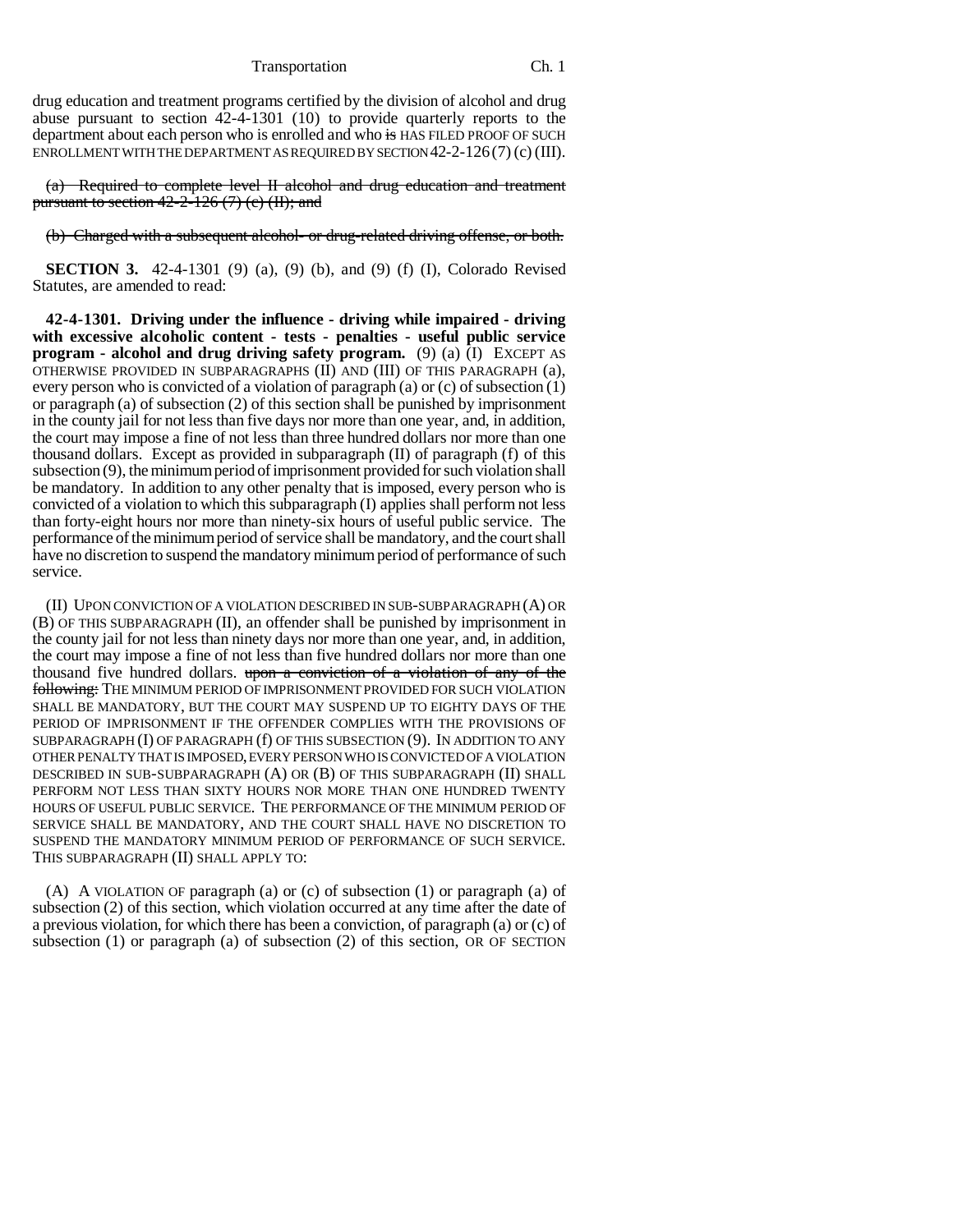### Ch. 1 Transportation

18-3-106 (1) (b) (I) OR 18-3-205 (1) (b) (I),C.R.S., or OF driving while such person's driver's license is revoked WAS UNDER RESTRAINT PURSUANT TO SECTION 42-2-138; OR

(B) Section  $18-3-106$  (1) (b)  $(1)$ , C.R.S. A VIOLATION OF PARAGRAPH (a) OR (b) OF SUBSECTION (1) OF THIS SECTION OR OF PARAGRAPH (a) OF SUBSECTION (2) OF THIS SECTION WHEN THE AMOUNT OF ALCOHOL IN SUCH PERSON'S BLOOD, AS SHOWN BY ANALYSIS OF THE PERSON'S BLOOD OR BREATH, WAS 0.20 OR MORE GRAMS OF ALCOHOL PER ONE HUNDRED MILLILITERS OF BLOOD OR 0.20 OR MORE GRAMS OF ALCOHOL PER TWO HUNDRED TEN LITERS OF BREATH AT THE TIME OF DRIVING OR WITHIN TWO HOURS AFTER DRIVING.

## (C) Section  $18-3-205$  (1) (b) (I), C.R.S.; or

(D) Paragraph (a) of subsection (1) of this section, driving under the influence, or paragraph (b) of subsection (1) of this section, driving while ability impaired, and the amount of alcohol in such person's blood, as shown by analysis of the person's blood or breath, was 0.20 or more grams of alcohol per one hundred milliliters of blood or 0.20 or more grams of alcohol per two hundred ten liters of breath at the time of driving or within two hours after driving.

(III) The minimum period of imprisonment as provided for a violation described in subparagraph (II) of this paragraph (a) shall be mandatory, but the court may suspend up to eighty days of the period of imprisonment if the offender complies with the provisions of subparagraph (I) of paragraph (f) of this subsection (9). In addition to any other penalty that is imposed, every person who is convicted of a violation to which subparagraph (II) of this paragraph (a) and this subparagraph (III) apply shall perform not less than sixty hours nor more than one hundred twenty hours of useful public service. The performance of the minimum period of service shall be mandatory, and the court shall have no discretion to suspend the mandatory minimum period of performance of such service. UPON A CONVICTION OF A VIOLATION OF PARAGRAPH (a) OR (c) OF SUBSECTION (1) OR PARAGRAPH (a) OF SUBSECTION (2) OF THIS SECTION, WHICH VIOLATION OCCURRED AT ANY TIME AFTER THE DATE OF A PREVIOUS VIOLATION, FOR WHICH THERE HAS BEEN A CONVICTION, OF PARAGRAPH (b) OF SUBSECTION (1) OF THIS SECTION, AN OFFENDER SHALL BE PUNISHED BY IMPRISONMENT IN THE COUNTY JAIL FOR NOT LESS THAN SEVENTY DAYS NOR MORE THAN ONE YEAR, AND, IN ADDITION, THE COURT MAY IMPOSE A FINE OF NOT LESS THAN FOUR HUNDRED FIFTY DOLLARS NOR MORE THAN ONE THOUSAND FIVE HUNDRED DOLLARS. THE MINIMUM PERIOD OF IMPRISONMENT PROVIDED FOR SUCH VIOLATION SHALL BE MANDATORY, BUT THE COURT MAY SUSPEND UP TO SIXTY-THREE DAYS OF THE PERIOD OF IMPRISONMENT IF THE OFFENDER COMPLIES WITH THE PROVISIONS OF SUBPARAGRAPH (I) OF PARAGRAPH (f) OF THIS SUBSECTION (9). IN ADDITION TO ANY OTHER PENALTY THAT IS IMPOSED, EVERY PERSON WHO IS CONVICTED OF SUCH VIOLATION SHALL PERFORM NOT LESS THAN FIFTY-SIX HOURS NOR MORE THAN ONE HUNDRED TWELVE HOURS OF USEFUL PUBLIC SERVICE. THE PERFORMANCE OF THE MINIMUM PERIOD OF SERVICE SHALL BE MANDATORY, AND THE COURT SHALL HAVE NO DISCRETION TO SUSPEND THE MANDATORY MINIMUM PERIOD OF PERFORMANCE OF SUCH SERVICE.

(IV) An offender shall be punished by imprisonment in the county jail for not less than seventy days nor more than one year, and, in addition, the court may impose a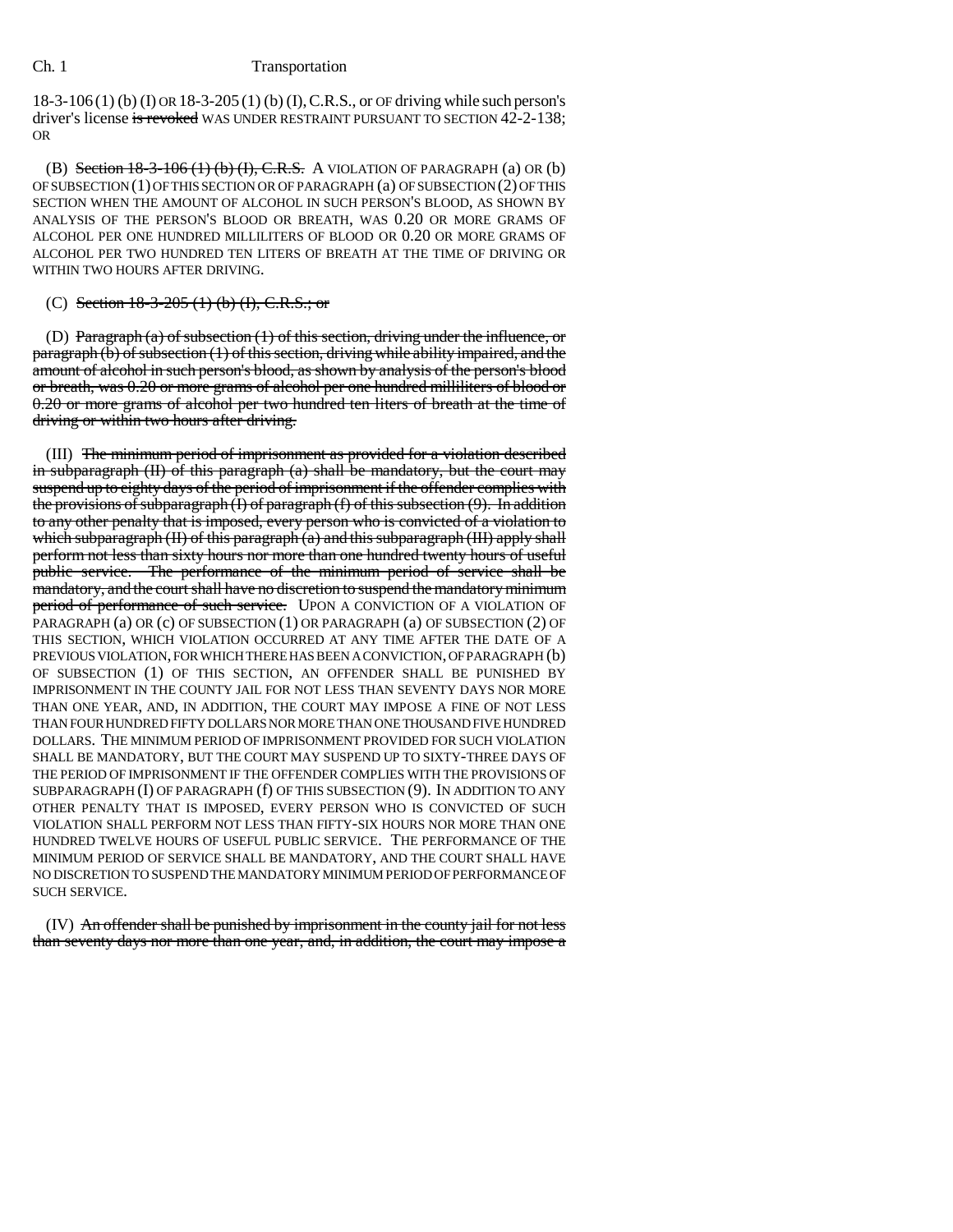#### Transportation Ch. 1

fine of not less than four hundred fifty dollars nor more than one thousand five hundred dollars upon conviction of a violation of any of the following:

(A) Paragraph (a) or (c) of subsection  $(1)$  or paragraph (a) of subsection  $(2)$  of this section, which violation occurred at any time after the date of a previous violation for which there has been a conviction of paragraph (a) or (c) of subsection (1) or paragraph  $(a)$  of subsection  $(2)$  of this section;

(B) Section 18-3-106 (1) (b) (I), C.R.S.;

(C) Section  $18-3-205$  (1) (b) (I), C.R.S.; or

(D) Paragraph (a) of subsection (1) of this section, driving under the influence, or paragraph (b) of subsection (1) of this section, driving while ability impaired, and the amount of alcohol in such person's blood, as shown by analysis of the person's blood or breath, was 0.20 or more grams of alcohol per one hundred milliliters of blood or 0.20 or more grams of alcohol per two hundred ten liters of breath at the time of driving or within two hours after driving.

(V) The minimum period of imprisonment as provided for a violation described in subparagraph  $(W)$  of this paragraph  $(a)$  shall be mandatory, but the court may suspend up to sixty-three days of the period of imprisonment if the offender complies with the provisions of subparagraph  $(I)$  of paragraph  $(I)$  of this subsection  $(9)$ . In addition to any other penalty that is imposed, every person who is convicted of a violation to which subparagraph  $(W)$  of this paragraph  $(a)$  and this subparagraph  $(V)$ apply shall perform not less than fifty-six hours nor more than one hundred twelve hours of useful public service. The performance of the minimum period of service shall be mandatory, and the court shall have no discretion to suspend the mandatory minimum period of performance of such service.

(b) (I) EXCEPT AS OTHERWISE PROVIDED IN SUBPARAGRAPHS (II) AND (III) OF THIS PARAGRAPH (b), every person who is convicted of a violation of paragraph (b) of subsection (1) of this section shall be punished by imprisonment in the county jail for not less than two days nor more than one hundred eighty days, and, in addition, the court may impose a fine of not less than one hundred dollars nor more than five hundred dollars. Except as provided in subparagraph (II) of paragraph (f) of this subsection (9), the minimum period of imprisonment provided for such violation shall be mandatory. In addition to any other penalty which THAT is imposed, every person who is convicted of a violation to which this subparagraph (I) applies shall perform not less than twenty-four hours nor more than forty-eight hours of useful public service. The performance of the minimum period of service shall be mandatory, and the court shall have no discretion to suspend the mandatory minimum period of performance of such service.

(II) UPON CONVICTION OF A SECOND OR SUBSEQUENT VIOLATION OF PARAGRAPH (b) OF SUBSECTION (1) OF THIS SECTION, an offender shall be punished by imprisonment in the county jail for not less than forty-five days nor more than one year, and, in addition, the court may impose a fine of not less than three hundred dollars nor more than one thousand dollars. upon conviction of a violation of any of the following: THE MINIMUM PERIOD OF IMPRISONMENT AS PROVIDED FOR SUCH VIOLATION SHALL BE MANDATORY, BUT THE COURT MAY SUSPEND UP TO FORTY DAYS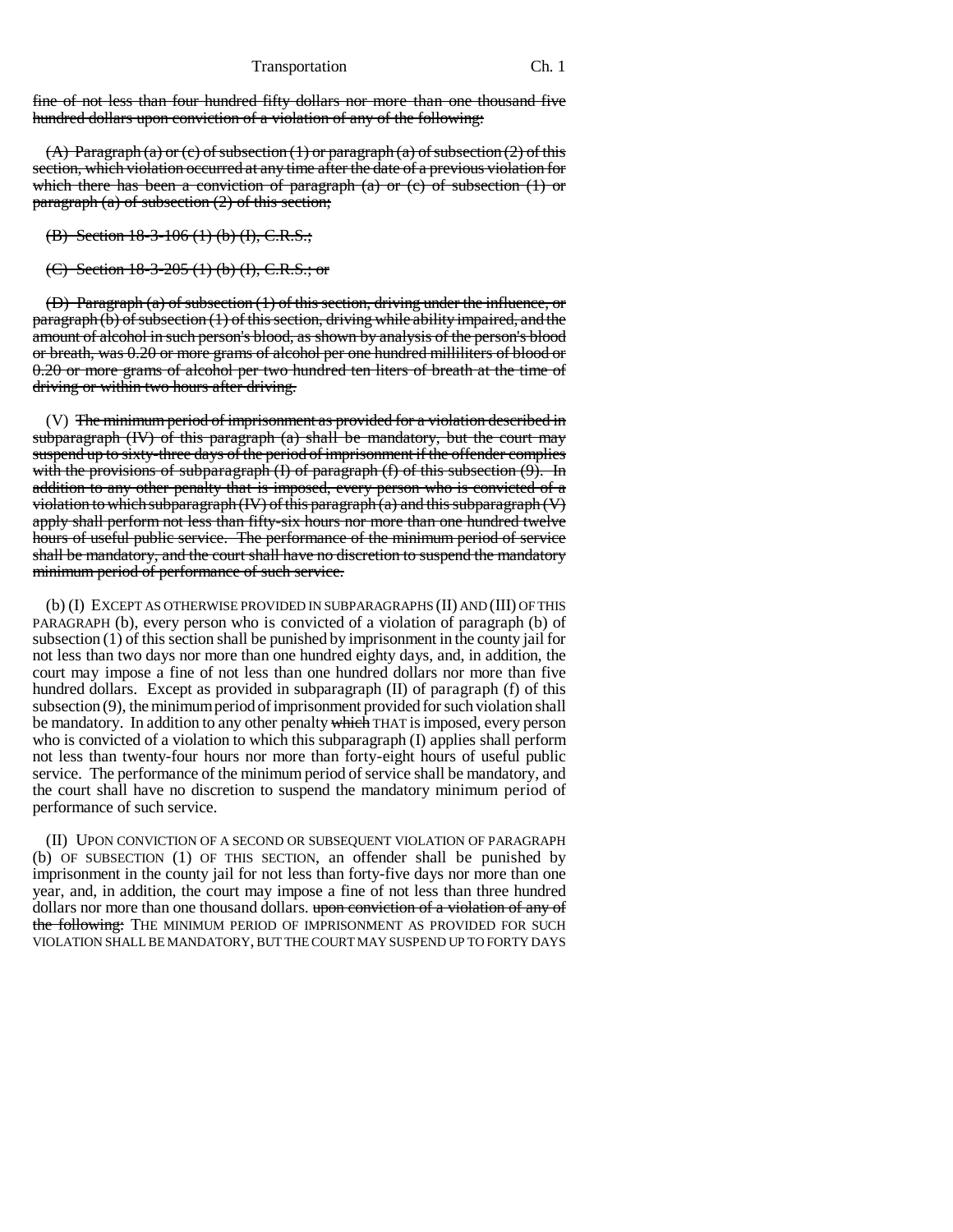### Ch. 1 Transportation

OF THE PERIOD OF IMPRISONMENT IF THE OFFENDER COMPLIES WITH THE PROVISIONS OF SUBPARAGRAPH (I) OF PARAGRAPH (f) OF THIS SUBSECTION (9). IN ADDITION TO ANY OTHER PENALTY THAT IS IMPOSED, EVERY PERSON WHO IS CONVICTED OF A VIOLATION TO WHICH THIS SUBPARAGRAPH (II) APPLIES SHALL PERFORM NOT LESS THAN FORTY-EIGHT HOURS NOR MORE THAN NINETY-SIX HOURS OF USEFUL PUBLIC SERVICE. THE PERFORMANCE OF THE MINIMUM PERIOD OF SERVICE SHALL BE MANDATORY, AND THE COURT SHALL HAVE NO DISCRETION TO SUSPEND THE MANDATORY MINIMUM PERIOD OF PERFORMANCE OF SUCH SERVICE.

(A) Paragraph (a) or (c) of subsection (1) or paragraph (a) of subsection (2) of this section, which violation occurred at any time after the date of a previous violation for which there has been a conviction of paragraph (a) or (c) of subsection  $(1)$  or paragraph  $(a)$  of subsection  $(2)$  of this section;

#### (B) Section  $18-3-106$  (1) (b) (I), C.R.S.;

(C) Section  $18-3-205$  (1) (b) (I), C.R.S.; or

(D) Paragraph (a) of subsection (1) of this section, driving under the influence, or paragraph (b) of subsection (1) of this section, driving while ability impaired, and the amount of alcohol in such person's blood, as shown by analysis of the person's blood or breath, was 0.20 or more grams of alcohol per one hundred milliliters of blood or 0.20 or more grams of alcohol per two hundred ten liters of breath at the time of driving or within two hours after driving.

(III) The minimum period of imprisonment as provided for a violation described in subparagraph (II) of this paragraph (b) shall be mandatory, but the court may suspend up to forty days of the period of imprisonment if the offender complies with the provisions of subparagraph  $(I)$  of paragraph  $(f)$  of this subsection  $(9)$ . In addition to any other penalty that is imposed, every person who is convicted of a violation to which subparagraph (II) of this paragraph (b) and this subparagraph (III) apply shall perform not less than forty-eight hours nor more than ninety-six hours of useful public service. The performance of the minimum period of service shall be mandatory, and the court shall have no discretion to suspend the mandatory minimum period of performance of such service. UPON CONVICTION OF A VIOLATION OF PARAGRAPH (b) OF SUBSECTION (1) OF THIS SECTION, WHICH VIOLATION OCCURRED AT ANY TIME AFTER THE DATE OF A PREVIOUS VIOLATION, FOR WHICH THERE HAS BEEN A CONVICTION, OF PARAGRAPH (a) OR (c) OF SUBSECTION (1) OR PARAGRAPH (a) OF SUBSECTION (2) OF THIS SECTION, OR OF SECTION 18-3-106 (1) (b) (I) OR 18-3-205(1) (b) (I), C.R.S., OR OF DRIVING WHILE SUCH PERSON'S DRIVER'S LICENSE WAS UNDER RESTRAINT AS DESCRIBED IN SECTION 42-2-138 (4) (b), AN OFFENDER SHALL BE PUNISHED BY IMPRISONMENT IN THE COUNTY JAIL FOR NOT LESS THAN SIXTY DAYS NOR MORE THAN ONE YEAR, AND, IN ADDITION, THE COURT MAY IMPOSE A FINE OF NOT LESS THAN FOUR HUNDRED DOLLARS NOR MORE THAN ONE THOUSAND TWO HUNDRED DOLLARS. THE MINIMUM PERIOD OF IMPRISONMENT PROVIDED FOR SUCH VIOLATION SHALL BE MANDATORY, BUT THE COURT MAY SUSPEND UP TO FIFTY-FOUR DAYS OF THE PERIOD OF IMPRISONMENT IF THE OFFENDER COMPLIES WITH THE PROVISIONS OF SUBPARAGRAPH (I) OF PARAGRAPH (f) OF THIS SUBSECTION (9). IN ADDITION TO ANY OTHER PENALTY THAT IS IMPOSED, EVERY PERSON WHO IS CONVICTED OF A VIOLATION OF PARAGRAPH (b) OF SUBSECTION (1) OF THIS SECTION AS DESCRIBED IN THIS SUBPARAGRAPH (II) SHALL PERFORM NOT LESS THAN FIFTY-TWO HOURS NOR MORE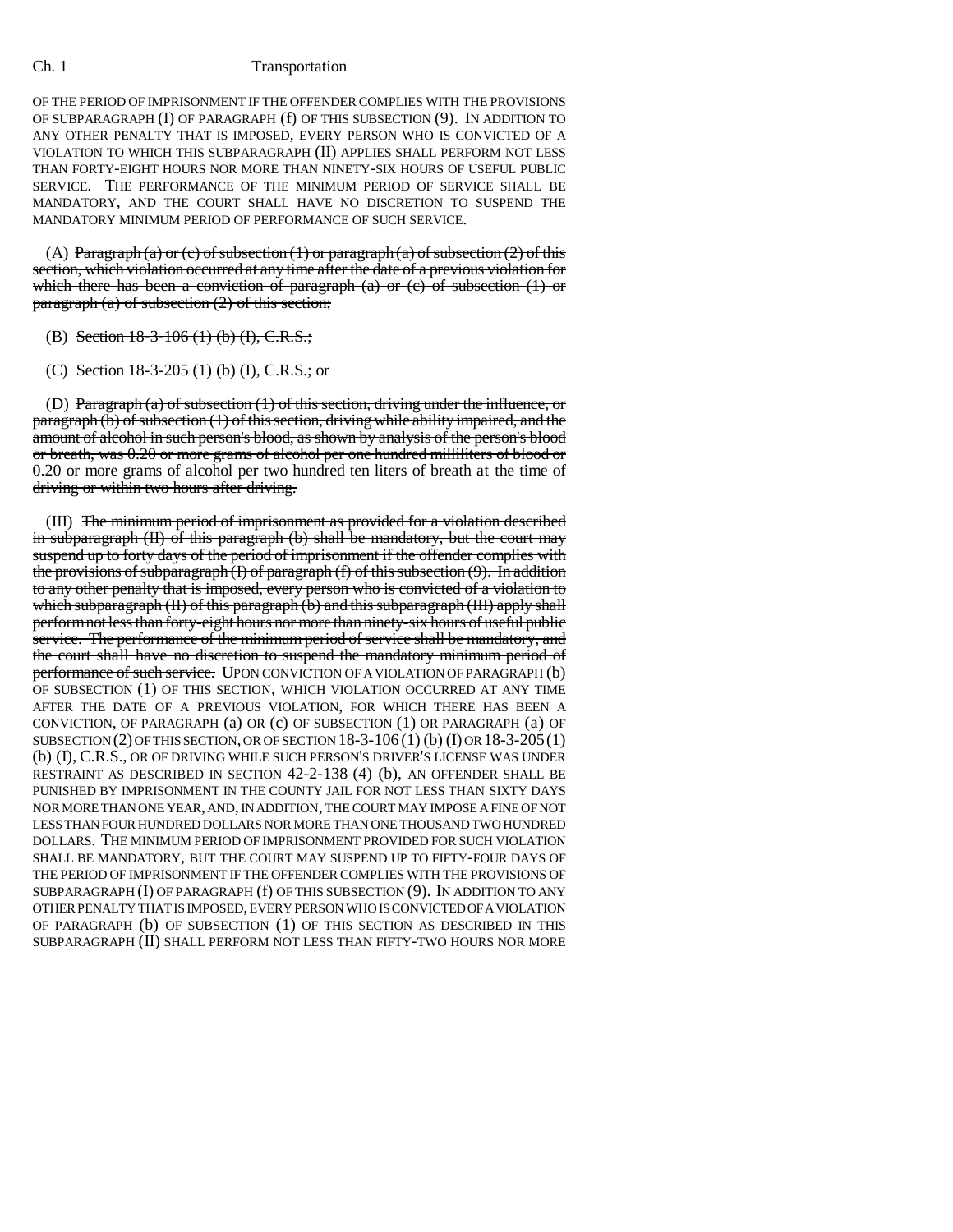THAN ONE HUNDRED FOUR HOURS OF USEFUL PUBLIC SERVICE. THE PERFORMANCE OF THE MINIMUM PERIOD OF SERVICE SHALL BE MANDATORY, AND THE COURT SHALL HAVE NO DISCRETION TO SUSPEND THE MANDATORY MINIMUM PERIOD OF PERFORMANCE OF SUCH SERVICE.

(IV) An offender shall be punished by imprisonment in the county jail for not less than sixty days nor more than one year, and, in addition, the court may impose a fine of not less than four hundred dollars nor more than one thousand two hundred dollars upon conviction of a violation of any of the following: NOTWITHSTANDING ANY OTHER PROVISION OF THIS PARAGRAPH (b), IF A PERSON IS CHARGED WITH A VIOLATION OF PARAGRAPH (a) OF SUBSECTION (1) OF THIS SECTION AND THE AMOUNT OF ALCOHOL IN SUCH PERSON'S BLOOD, AS SHOWN BY ANALYSIS OF THE PERSON'S BLOOD OR BREATH, WAS 0.20 OR MORE GRAMS OF ALCOHOL PER ONE HUNDRED MILLILITERS OF BLOOD OR 0.20 OR MORE GRAMS OF ALCOHOL PER TWO HUNDRED TEN LITERS OF BREATH AT THE TIME OF DRIVING OR WITHIN TWO HOURS AFTER DRIVING, AND IF FOR SUCH INCIDENT THE PERSON IS THEN CONVICTED OF THE LESSER OFFENSE OF DRIVING WHILE ABILITY IMPAIRED UNDER PARAGRAPH (b) OF SAID SUBSECTION (1), THE PERSON SHALL BE SUBJECT TO THE PENALTIES SPECIFIED IN SUBPARAGRAPH (II) OF PARAGRAPH (a) OF THIS SUBSECTION (9) FOR SUCH CONVICTION.

(A) Paragraph (a) or (c) of subsection (1) or paragraph (a) of subsection (2) of this section, which violation occurred at any time after the date of a previous violation for which there has been a conviction of paragraph (a) or (c) of subsection  $(1)$  or paragraph  $(a)$  of subsection  $(2)$  of this section;

- (B) Section 18-3-106 (1) (b) (I), C.R.S.;
- (C) Section  $18-3-205$  (1) (b) (I), C.R.S.; or

(D) Paragraph (a) of subsection (1) of this section, driving under the influence, or paragraph (b) of subsection (1) of this section, driving while ability impaired, and the amount of alcohol in such person's blood, as shown by analysis of the person's blood or breath, was 0.20 or more grams of alcohol per one hundred milliliters of blood or 0.20 or more grams of alcohol per two hundred ten liters of breath at the time of driving or within two hours after driving.

(V) The minimum period of imprisonment as provided for a violation described in subparagraph (IV) of this paragraph (b) shall be mandatory, but the court may suspend up to fifty-four days of the period of imprisonment if the offender complies with the provisions of subparagraph (I) of paragraph (f) of this subsection (9). In addition to any other penalty that is imposed, every person who is convicted of a violation to which subparagraph  $(W)$  of this paragraph  $(b)$  and this subparagraph  $(V)$ apply shall perform not less than fifty-two hours nor more than one hundred four hours of useful public service. The performance of the minimum period of service shall be mandatory, and the court shall have no discretion to suspend the mandatory minimum period of performance of such service.

(VI) Notwithstanding the other provisions of this paragraph (b), if a person is charged with an offense of driving under the influence under paragraph (a) of subsection (1) of this section and the amount of alcohol in such person's blood, as shown by analysis of the person's blood or breath, was 0.20 or more grams of alcohol